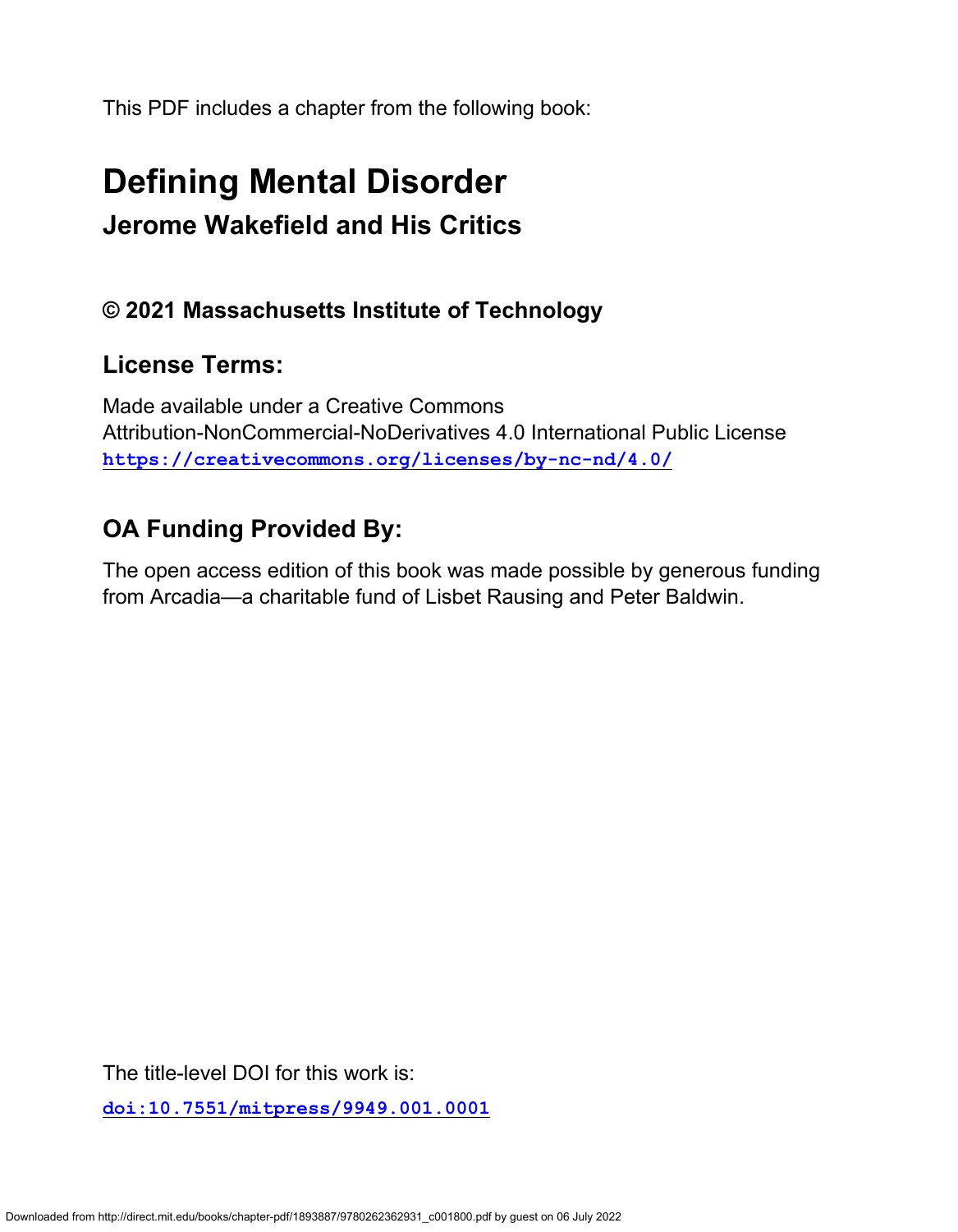### **19 Harmful Dysfunction and the Science of Salience: Adaptations and Adaptationism**

#### **Philip Gerrans**

Jerome Wakefield has proposed a definition of psychiatric disorder as involving an "inability of some internal mechanism to perform its natural function, wherein a natural function is an effect that is part of the evolutionary explanation of the existence and structure of the mechanism" (Wakefield 1992, 384).

The idea is that in psychiatric disorder, a mechanism is not performing the function it was selected for: either because of mechanistic malfunction or perhaps because current environmental conditions are too different from the environment that exerted selective pressure, causing a previously adaptive mechanism to have harmful effects (as when the human preference for high-calorie foods, which evolved as a response to scarcity, leads to diabetes in an environment of abundance). Wakefield is right to say that if we want psychiatric classification to reflect causation, we need to ensure that evolutionary considerations are theoretically incorporated in ways that help reveal underlying neural and cognitive mechanisms. There are, however, different ways to do this.

For strong adaptationists, the surface syndrome that confronts the clinician results from a problem with a cognitive adaptation whose nature can be inferred from the deficit. This, for example, is the aspiration of strong modular theory of mind deficit explanations of autism. The idea here is that some core deficits in social cognition characteristic of autism can be explained in terms of a developmental deficit in a modular capacity for mindreading that evolved as an adaptation for negotiating the social world (Cosmides and Tooby 1994; Baron-Cohen 1996).

It will, however, rarely be the case that a psychiatric disorder can be explained in terms of the (mal)function of a single well-defined cognitive adaptation. Patterns at the surface level, of behavior, belief, or experience, rarely directly reflect the operations of a single domain-specific cognitive system. More often, such patterns result from a cascade (often a developmental cascade) of events that ramify through the cognitive system (Karmiloff-Smith 1994, 1998; Stevens and Price 2000; Gerrans 2002, 2007; Stone and Gerrans 2006; Gerrans and Stone 2008). For this reason, strong adaptationist versions of evolutionary psychiatry are unlikely to succeed in directing us to cognitive or neural mechanisms. They are too "top down" in their analysis of the problem.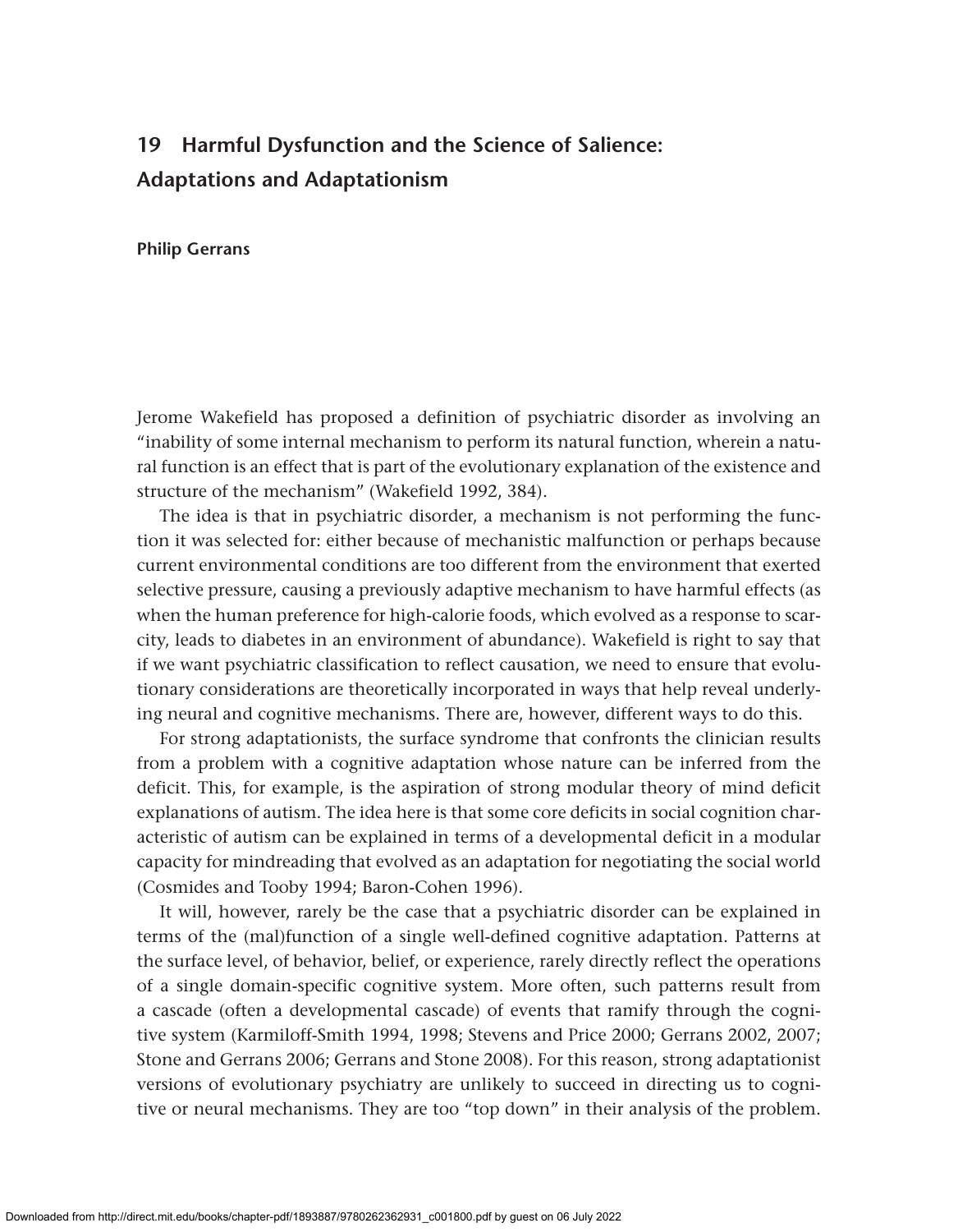**398 Philip Gerrans**

This is obvious in the case, for example, of theories that postulate an adaptive problem for which schizophrenic delusions represent a solution (Stevens and Price 2000; Dubrovsky 2002), but the point generalizes.

Once we abandon the strong adaptationist approach in favor of a cognitive neuroscience informed by evolutionary theorizing, psychiatric classification requires substantial revision. Wakefield's approach, I suggest, ultimately leads to abandoning the current *Diagnostic and Statistical Manual of Mental Disorders* (*DSM* ) approach in favor of that that recommended by Dominic Murphy (2006)—namely, to allow classification and psychiatric practice to reflect the architecture of the mind disclosed by cognitive neuroscience. I make my argument via a case study of a, perhaps the, classic psychiatric phenomenon: delusion. Once we focus on mechanistic explanation, the primary role of evolutionary theory will be in the explanation of mechanistic functioning rather than the definition of syndromes.

#### **I. Mechanisms of Belief Fixation?**

It is especially difficult to preserve a taxonomic role for evolutionary theory in the case of psychiatric disorders like delusion, whose classification involves the concept of belief. This is so even though the human cognitive phenotype does show entrenched patterns of belief fixation in specific domains, and some psychiatric disorders can be characterized in terms of typical abnormalities in those patterns (e.g., social cognition is a specific domain and autism is characterized by deficits of belief fixation in that domain). However, those patterns are produced by low-level neurocognitive mechanisms that produce an upward cascade of effects ultimately expressed as patterns of belief fixation. It makes no sense to see these neurocognitive mechanisms, which regulate things like the allocation of cognitive resources to salient information, the anticorrelation of hemispheric activity, and ocular saccades, as cognitive mechanisms selected for forming particular classes of beliefs, although they do have drastic consequences for the type and content of beliefs we are able to form. Rather, they are mechanisms that enable processing of information at specific levels of cognitive complexity, and we can make progress on determining their nature by tracing their evolutionary history at the correct level of cognitive resolution.

Depression illustrates why classifying psychiatric disorders in terms of characteristic patterns of belief abstracts too far from mechanisms. Of course, the *DSM* does not characterize depression in terms of patients' beliefs (although it does refer to ideas, thoughts, and feelings, all "surface-level" phenomena), but the relationship between beliefs and ultimate causes of depressive disorder exemplifies the point I want to make. The patterns of beliefs of severely depressive patients are typically self-accusing, introjective, and profoundly negative, and they express an experience and expectation of failure and hostility in the social world. This is not, however, because of the malfunction of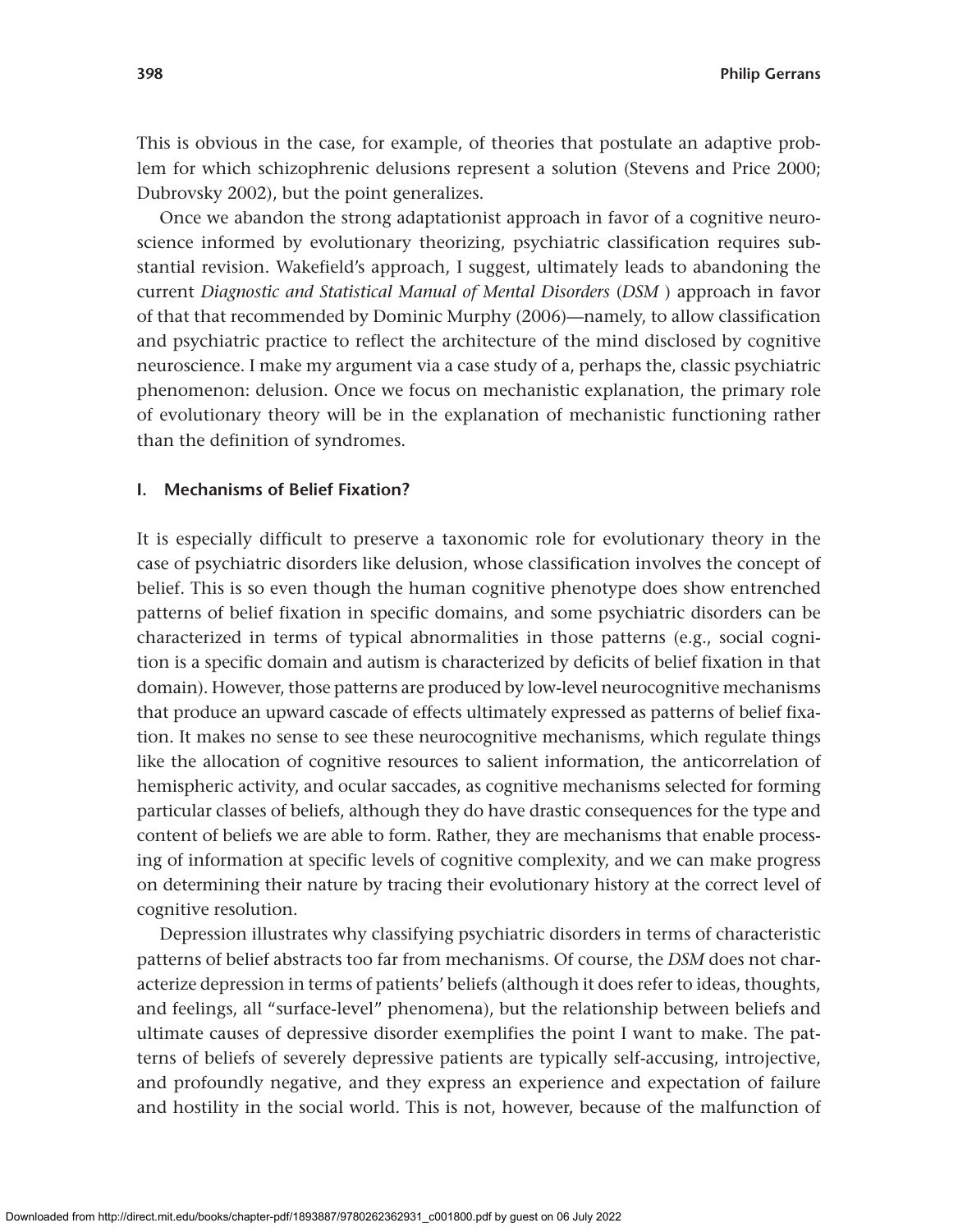a system designed to produce positive beliefs (perhaps by introducing positive bias into a domain-specific social reasoning system) about personal functioning. Rather, the beliefs of depressive patients express the life experience of someone whose engagement with the world has been disrupted by changes to very low-level cognitive systems (Gerrans and Scherer 2013).

Catherine Harmer and colleagues have examined the relationship between cognitive processing and mood following the administration of selective serotonin reuptake inhibitors (SSRIs) to depressive patients. They found that after one week's administration of serotonin, which changes the balance of norepinephrinergic and serotoninergic activity in the amygdala, patients' amygdala response to masked fearful faces was reduced, and the responses of their facial fusiform areas to happy faces were increased. Patients' explicit judgments about emotional expressions also changed accordingly. Patients were more likely to correctly identify positive emotional expressions, for example. Memory for positive words also increased (for a discussion, see Harmer et al. 2009). These effects have now been demonstrated repeatedly (Harmer 2008; Harmer et al. 2009; Di Simplicio et al. 2012; McCabe et al. 2011). Crucially, these effects occur well below the threshold of explicit awareness. Mood, however, does not remit so quickly, suggesting to Harmer that "antidepressants are able to modify behavioral and neural responses to emotional information without any change in subjective mood. Moreover the changes in emotional processing can be seen across different stimuli types and extend outside conscious awareness" (Harmer et al. 2009, 105).

The point is that the ultimate mechanisms here (or at least those positively affected by treatment) are subcortical systems involved in things like the scanning of faces to extract emotionally salient information. These mechanisms no doubt were selected for, since for humans, the eye region especially transmits information vital to reproductive success. A human who cannot automatically detect and process information about conspecifics' intentions and attitudes is at a huge social disadvantage. Not only that, but when these mechanisms fail to perform their normal role, the psychology of the patient changes drastically. Typically, her experience changes and her beliefs about the world and herself also change to reflect that experience, leading to the profile characteristic of depression. But it is not correct to say that those changes result from changes in a mechanism selected to form beliefs about the patient's prospects in the world.

The more we learn about the deep causal and cognitive structure of many psychiatric disorders, the more we discover about problems with this type of processing. Schizophrenic patients and patients with severe personality disorder also exhibit abnormalities of gaze tracking and face scanning (Green et al. 2000; Green et al. 2003).

These types of mechanisms seem to be precisely the entities described by Wakefield. They are mechanisms selected to perform fundamental aspects of social cognition. However, they appear nowhere in the characterization of depression in the *DSM*, and it is unobvious how their role in producing symptoms could be incorporated as part of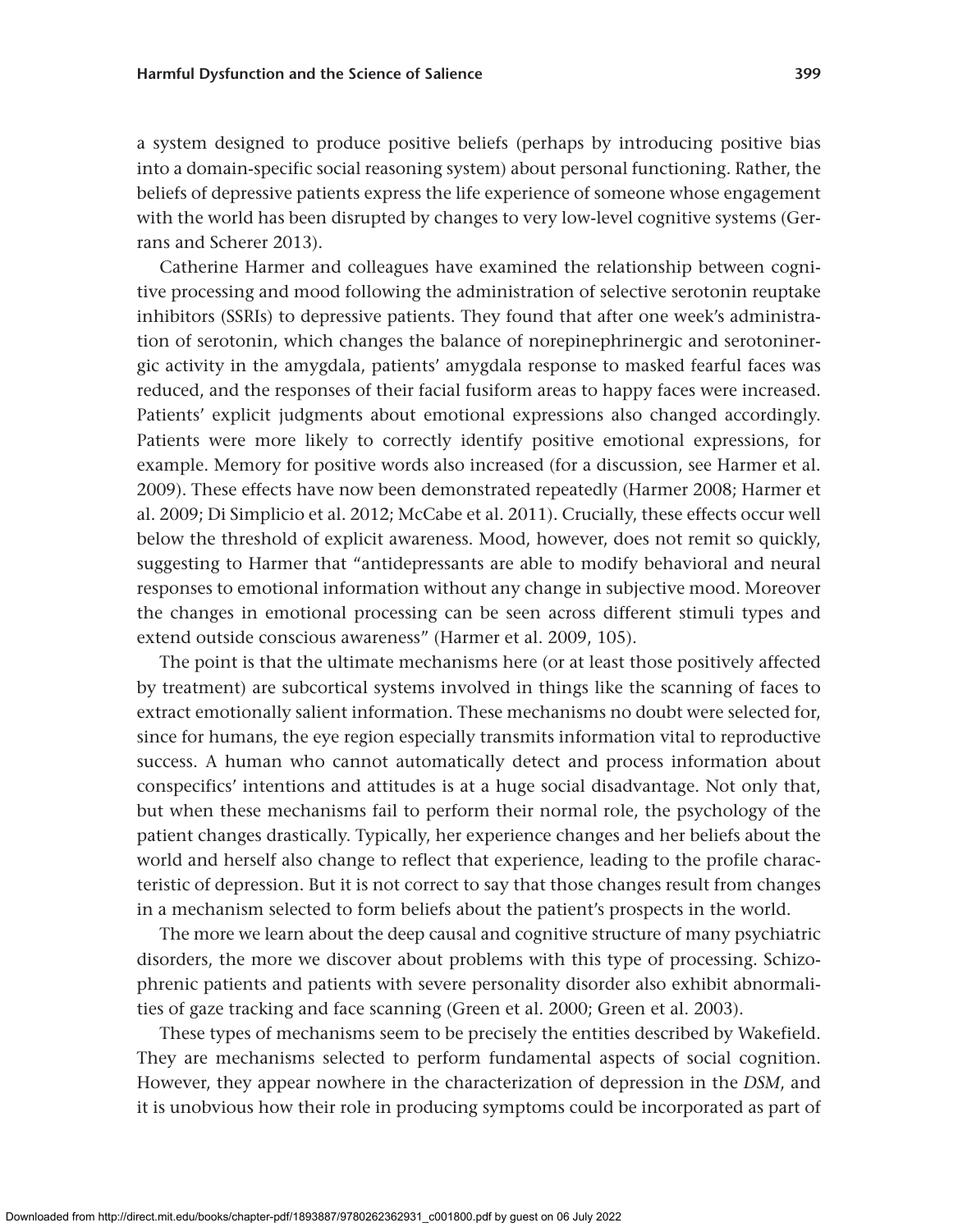the definition of the disorder without a complete reconceptualization of the nature of psychiatric classification.

#### **II. Delusion and the** *DSM*

I now turn to the case of delusion, which I shall argue presents similar challenges once we focus on the causally relevant mechanisms. The explanation of delusion requires understanding the selective history of relevant mechanisms, but the properties of those mechanisms have little to do with the concept of belief used in its definition. The *DSM-5* defines delusion as follows:

Delusions are fixed beliefs that are not amenable to change in light of conflicting evidence.…The distinction between a delusion and a strongly held idea is sometimes difficult to make and depends in part on the degree of conviction with which the belief is held despite clear or reasonable contradictory evidence regarding its veracity. (American Psychiatric Association 2013)

This redefinition departs considerably from the definition in *DSM-IV*:

A false belief based on incorrect inference about external reality that is firmly sustained despite what almost everyone else believes and despite what constitutes incontrovertible and obvious proof or evidence to the contrary.…When a false belief involves a value judgment, it is regarded as a delusion only when the judgment is so extreme as to defy credibility. (American Psychiatric Association, 2000)

Philosophers, as well as clinicians, have pointed out problems with the *DSM* definitions. For philosophers and cognitive scientists, the issue is highly salient in debates about the rationality constraint on belief ascription and the relationship between that constraint and theories of cognitive architecture (Stein 1996; Bortolotti 2005, 2009). Clinicians remain acutely interested in a closely related question: whether the difference between delusional and nondelusional belief is a matter of degree or kind. On some views, delusions are toward the end of a continuum of beliefs, which range from accurate beliefs impeccably produced according to canons of procedural rationality to psychoses (Maher 1988, 1999). On other views, delusions are the "hallmark of madness" radically discontinuous with normal beliefs (David 2013). The question of continuity of course matters in the clinic because treatment will vary according to etiology. The problem is complex because delusions are heterogeneous phenomena, ranging from the circumscribed and monothematic neuropsychological delusions to delusions associated with mood disorders and the grandiose and paranoid fantasies of schizophrenia. Thus, the *DSM* term really names a syndrome whose symptoms need to be explained on a case-by-case basis.

This syndrome aspect is exacerbated by the fact that delusions are defined as beliefs. The concept of "belief" itself refers to a syndrome: a pattern of behavior and thought, which, as Ryle put it, "hang together on the same propositional hook" (1949, 135).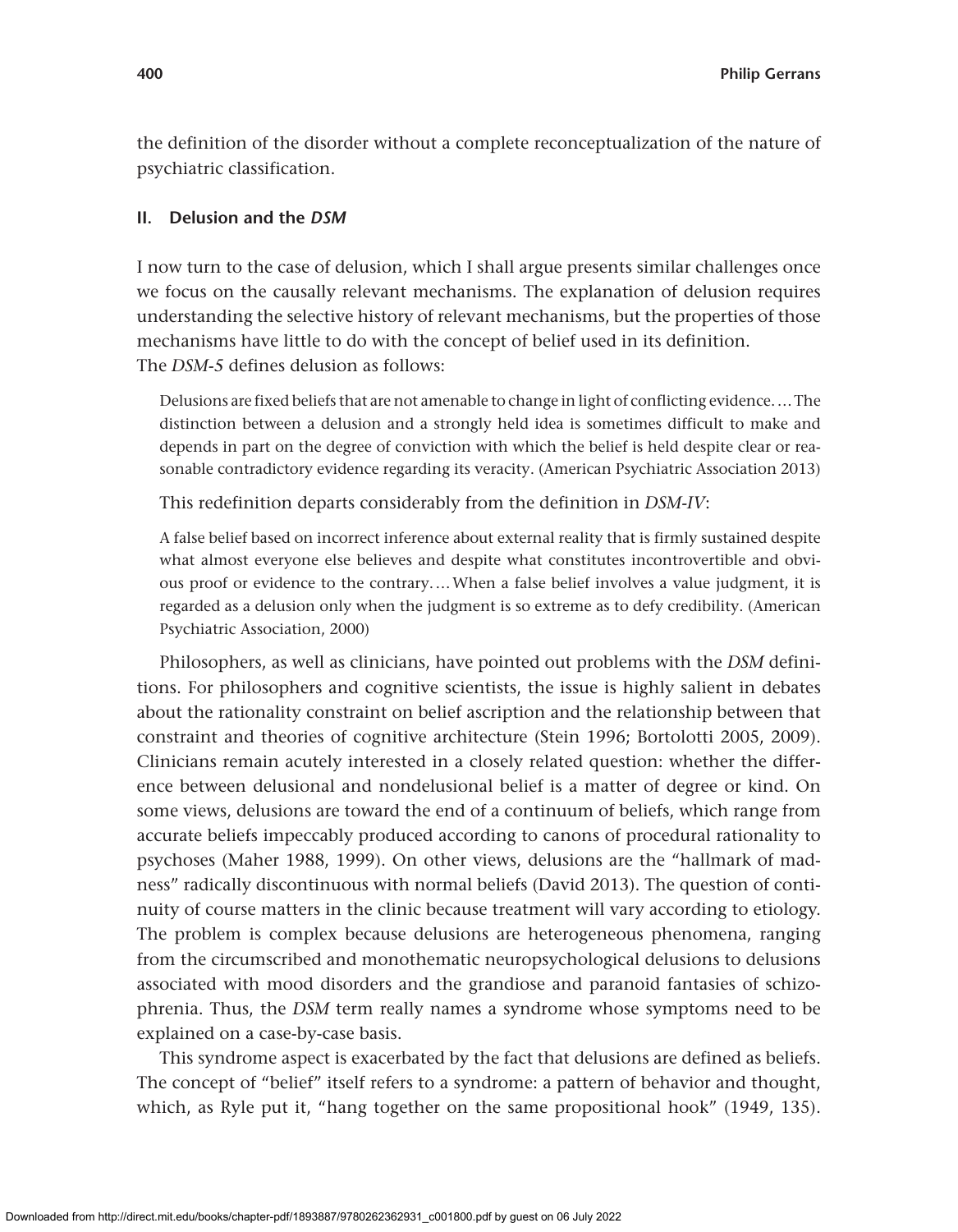There is no reason a priori to think that two believers of the same proposition, delusional or not, would acquire their beliefs in the same way. Testimony, experience, explicit reasoning, and intuition based on tacit cognitive processes can all produce beliefs, and the same belief can issue in different behavior depending on context. Thus, delusional and nondelusional patients can both believe the same proposition; it is the way it is believed that renders a belief a delusion.

Thus, the aim of a theory of delusion is a precise characterization of the difference between delusional and nondelusional subjects in the *way they believe.* And both *DSM* definitions direct us to a crucial feature of the difference: conviction in the face of obvious counterevidence. The idea is that nondelusional people would revise that particular belief in the face of readily available evidence.

The *DSM-IV* and *DSM-5* definitions characterize this doxastic rigidity differently. The *DSM-IV* explicitly invokes the notion of "false belief" and "incorrect inference." The *DSM-IV* thus suggests that the delusional subject is making a reasoning mistake of some kind. The nature and extent of such a mistake, and the validity of importing normative epistemic notions into the characterization of delusion, have been subjects of controversy in cognitive neuropsychiatry and philosophy for three decades now. A recent example is the revived discussion of the applicability of Bayesian principles to the understanding of delusion.

The *DSM-5* potentially sidesteps the problems raised by explicit reliance on normative notions of rational belief fixation, even though it uses the concept of insensitivity to change in the light of "conflicting evidence," which does lend itself to Bayesian theorizing and the project of conceiving delusion as a (possibly degenerate) form of abductive inference (Coltheart et al. 2010). The reason is that there is no essential need to involve normative epistemic concepts in explaining the tenacity of delusional belief. Perhaps the tenacity can be explained in psychological, cognitive, or neurobiological terms without reference to failure of reasoning or hypothesis testing.

Faced with these problems, one can see why one might opt for an evolutionary explanation: perhaps delusional beliefs are produced by malfunction of a module or group of modules designed by evolution to allow us to form beliefs on specific topics? After all, delusions do seem to cluster thematically: erotomania, grandeur, reference, control, paranoia, and so on. Perhaps this domain specificity has an evolutionary explanation. Very likely it does, but inference from delusional content to cognitive architecture will not get it right.

This type of adaptationist approach inherits the goal of evolutionary psychology to render belief fixation cognitively tractable by conceiving of the mind as a set of domain-specific reasoning devices. The mind does not have to search across all hypotheses to explain evidence provided by perception but restricts the search to a small set of hypotheses wired in by evolution. Thus, for example, we are evolved to explain conspecific behavior in terms of (most likely) intentions directed at us. This makes sense. The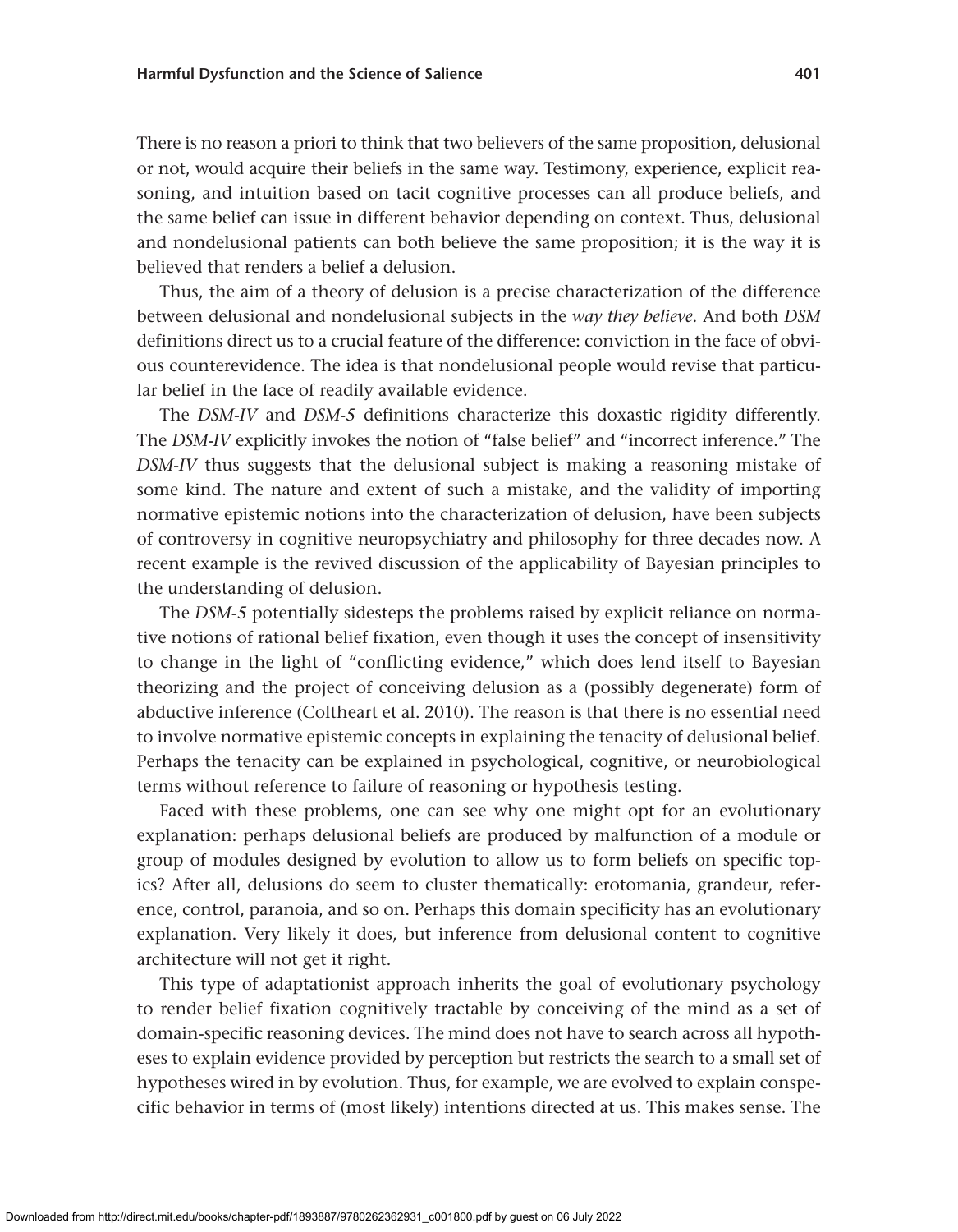most relevant information for hominids is social, and false positives have small cost compared to mistakes. Paying too much attention to potentially relevant social signals such as gaze or posture is a benign misallocation of cognitive resources, but missing signs of aggression, alliance, or care can be disastrous.

The problem for adaptationism about belief rather than about domain-specific perceptual systems is that belief, as evidenced by what people say and do, is the output of the integrated functioning of a complex hierarchy of cognitive systems rather than the product of a single specialized system. The construction of abstract representations of reality that integrate sensory or perceptual information with background knowledge is a quintessentially domain-general ability.

In recent literature, we find concepts such as "reality testing" and "belief evaluation" proposed as descriptions of cognitive functions compromised in delusion (Gerrans 2013). These descriptions in effect restate fundamental principles of domain-general rational belief fixation as candidates for cognitive processes that have gone awry in delusion. As such, they are not incorrect: it is true to say that people with delusions are not testing their beliefs against reality or evaluating them for consistency with other beliefs. However, such analyses are really perspicuous redescriptions, rather than theoretical proposals, precisely because they cleave to the language of belief.

The same is true of another recent proposal, the "doxastic shear pin" hypothesis, which in effect proposes a mechanism for what Jaspers referred to as the fundamental reorganization of psychic life produced by delusion (McKay and Dennett 2009). Something that struck Jaspers and early asylum psychiatrists, which is missing from contemporary cognitive accounts, is the peculiar experience of the delusional state and the mesmeric effect it exerts. It seems that (some) delusions are compelled by experiences that, despite their implausibility, are so intense and absorbing that the subject reorganizes her mental life to fit the experience (Jaspers 1968). The idea behind the shear pin hypothesis is that perceptual or sensory processes generate experiences that are so overwhelming that higher-level processing simply cannot cope in the normal manner by trying to make them consistent with rest of the information available to the mind: "The delusion disables flexible, controlled conscious processing from continuing to monitor the mounting…error during delusional mood and thus deters cascading toxicity. At the same time, automatic habitual responses are preserved, possibly even enhanced" (Mishara and Corlett 2009, 531). The delusion is like a safety switch triggered by the mind to deal with a power surge of confusing and distressing information that threatens to short out higher-level processing.

The difficulty with all these proposals is not that they get the phenomena wrong but that they all rely on the language of belief, which is intrinsically agnostic about mechanisms.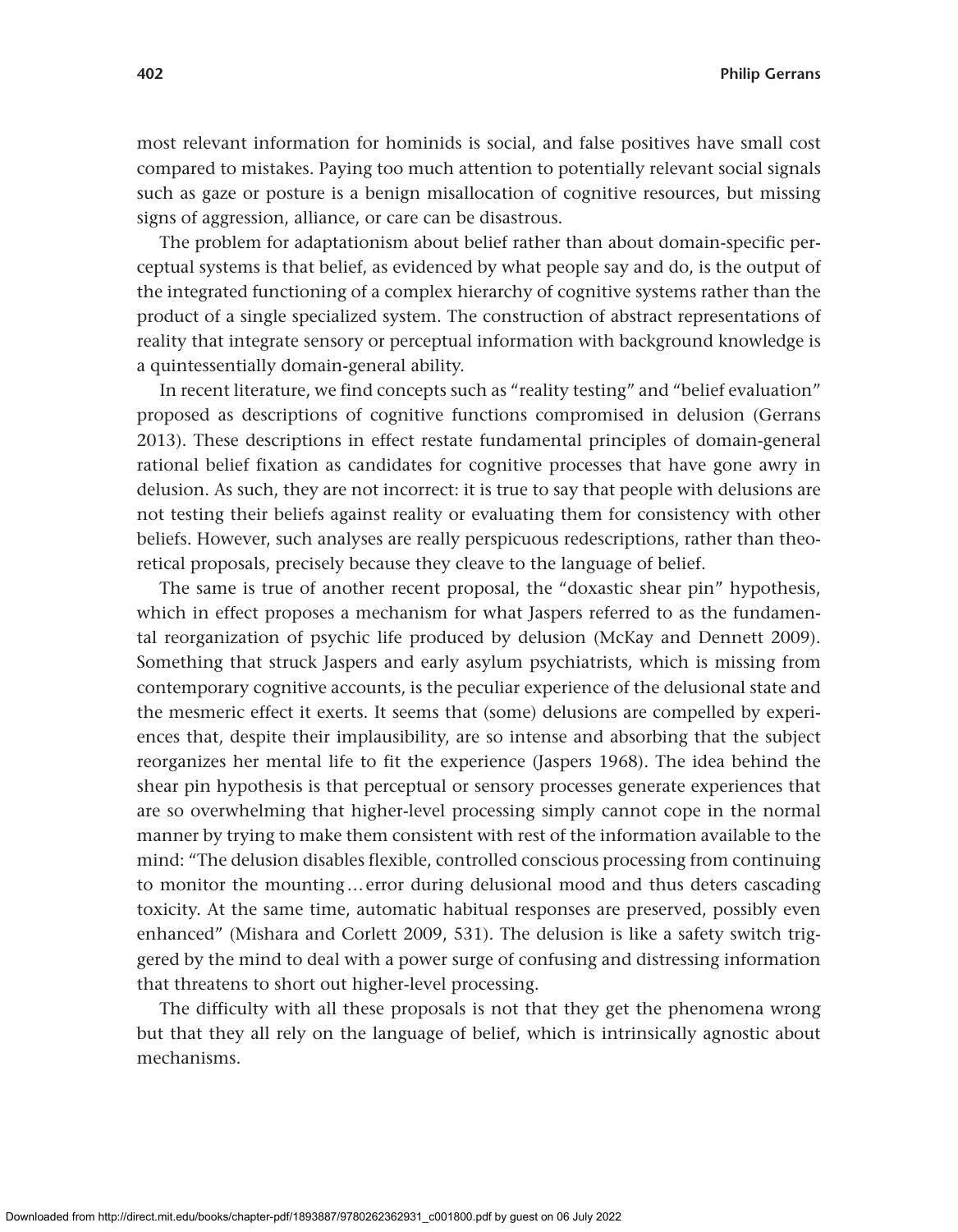#### **III. Mechanisms and Salience**

In fact, however, quite a lot is known about mechanisms implicated in delusion, in the sense that some neural correlates have been identified. However, until the cognitive role played by those correlates is explained and linked to delusion, correlation cannot be transformed into causation.

For schizophrenic delusions, at least, dopaminergic activity has been strongly implicated. Dopamine synthesis during psychosis is abnormal; antipsychotic drugs such as haloperidol are dopamine agonists, and schizophrenic and neurotypical brains differ in the distribution and action of dopamine receptors as well as the activity of dopamine projections from the brainstem to cortical areas (Grace 1991; Murphy et al. 1996; Goldman-Rakic 1997; Gurden et al. 1999; Moore et al. 1999; Jay 2003; Seamans and Yang 2004; Howes and Kapur 2009). So the idea that dopaminergic activity has a causal role to play in the explanation of delusion is irresistible. But we need a theory that links the molecular and neural events to the inability to let go of beliefs triggered by highly anomalous experiences. The *DSM* definition does not help.

At this point, a Wakefieldian might appeal to the idea of an evolved system not performing the function it was selected for: but surely the dopaminergic system did not evolve under selective pressure to produce accurate beliefs. Dopamine regulatory systems exist in all chordates and precursors exist in nonchordates. In the mammalian central nervous system, the dopamine (DA) neurotransmitter systems are diversified. Yamamoto and Vernier note that

DA acts to modulate early steps of sensory perception in the olfactory bulb and the retina, motor programming, learning, and memory, affective and motivational processes in the forebrain, control of body temperature, food intake, and several other hypothalamic functions as well as chemosensitivity in the area postrema and solitary tract, to cite only the main of the DA-controlled functions. Dysfunction of DA neurotransmission was initially shown in Parkinson's disease.…In addition, DA has now been shown to significantly contribute to the pathophysiology of several psychiatric disorders such as schizophrenia, addiction to drugs, or attention deficit with hyperactivity. (Yamamoto and Vernier 2011, 1)

This is just to point out that a simple adaptationist explanation of the role of DA in delusion, which implicates malfunction in a domain-specific belief fixation system, would be misleading. In fact, it would be a case of psychiatry trying to link neural correlates to symptoms via "the extensive (and expensive) [search] for…non-existent entities" (Halligan and Marshall 1996, 5).

Nonetheless, the dopaminergic system provides a paradigm case of the relevance of evolutionary theory to the explanation of cognition and psychiatric disorder. It also provides a poster child for the successful integration of formal learning theory, computational approaches to the mind, and neuroscience. Explanation of the role of the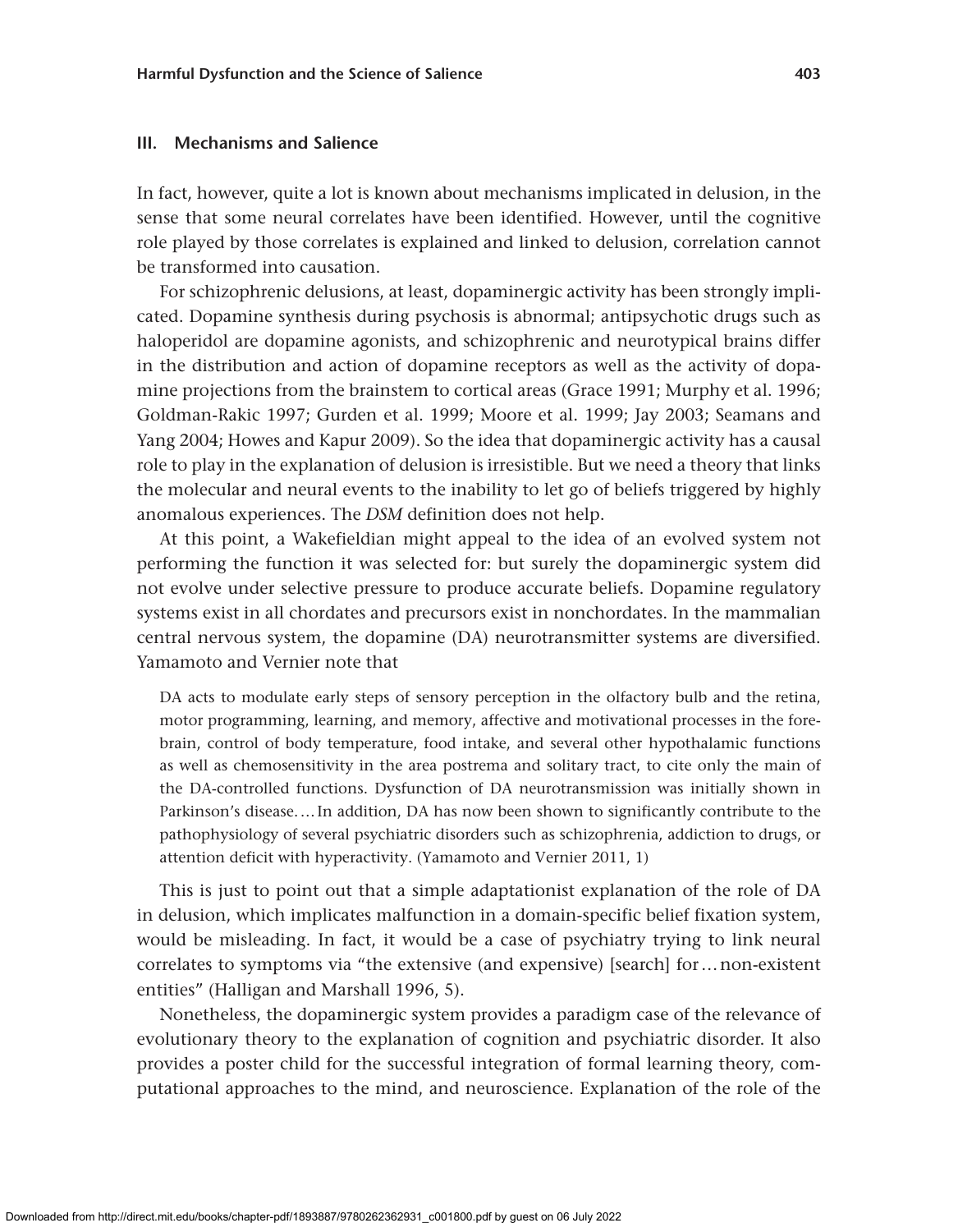**404 Philip Gerrans**

dopaminergic system invokes two key concepts from computational theory as well as evolutionary ideas: predictive coding and salience (Egelman et al. 1998; Braver et al. 1999; Braver and Cohen 2000; Durstewitz and Seamans 2002).

Predictive coding theories treat the mind as a hierarchically organized cognitive system that uses representations of the world and its own states to control behavior. All levels of the cognitive hierarchy exploit the same principle: error correction (Gottfried et al. 2003; Clark 2013; Hohwy 2013a). Each cognitive system uses models of its domain to predict its future informational states, given actions performed by the organism or its subsystems. When those predictions are satisfied, the model is reinforced; when they are not, the model is revised or updated, and new predictions are generated to govern the process of error correction. Discrepancy between actual and predicted information state is called *surprisal* and represented in the form of an error signal. Error signals are referred to as higher-level supervisory systems. These systems generate an instruction whose execution will cancel the error and minimize surprisal (Friston 2003; Hohwy et al. 2008). The process iterates until error signals are canceled by suitable action.

Thus, on the predictive coding model, the role of cognition is to detect and correct prediction error. When the world and the model of the world being used by the organism (or subsystemic component) match, there is no need to take further action, cognitive or behavioral. This principle applies universally across species (even those with rudimentary control systems we might hesitate to call minds). Even unicellular organisms need to navigate toward nutrients and away from toxins, as well as to learn and remember optimal behavior.

Thus, the most important information for the mind is signals of surprisal or prediction error. Such information is the most *salient* for any cognitive system since it signals misalignment between what the organism is trying to do and what it is actually doing. Not only that, but once the error is corrected, the organism needs to remember that solution and update its model of the world accordingly.

This framework has proved essential to the interpretation of the functioning of the human DA system. The DA system is essentially a salience system: it signals which information is relevant and needs to be the focus of activity. It does so by selectively enhancing activity in neural circuits, which represent salient information, allowing that information to dominate control functions, until an adaptive response is produced (Kapur 2003).

A crucial aspect of DA function is that it solves a problem, formally demonstrable in learning theory and predictive coding models, which recurs urgently in the wild: the problem of *reward prediction*. Consider a foraging squirrel faced by two trees, an oak and a pine. Climbing is exhausting, and only oaks have acorns. Eating acorns is intrinsically rewarding; climbing is not. So the squirrel does not need a reward to learn to eat acorns, any more than humans need to learn to enjoy mother's milk or high-calorie food. As it explores its environment, it needs to learn which trees are worth climbing and install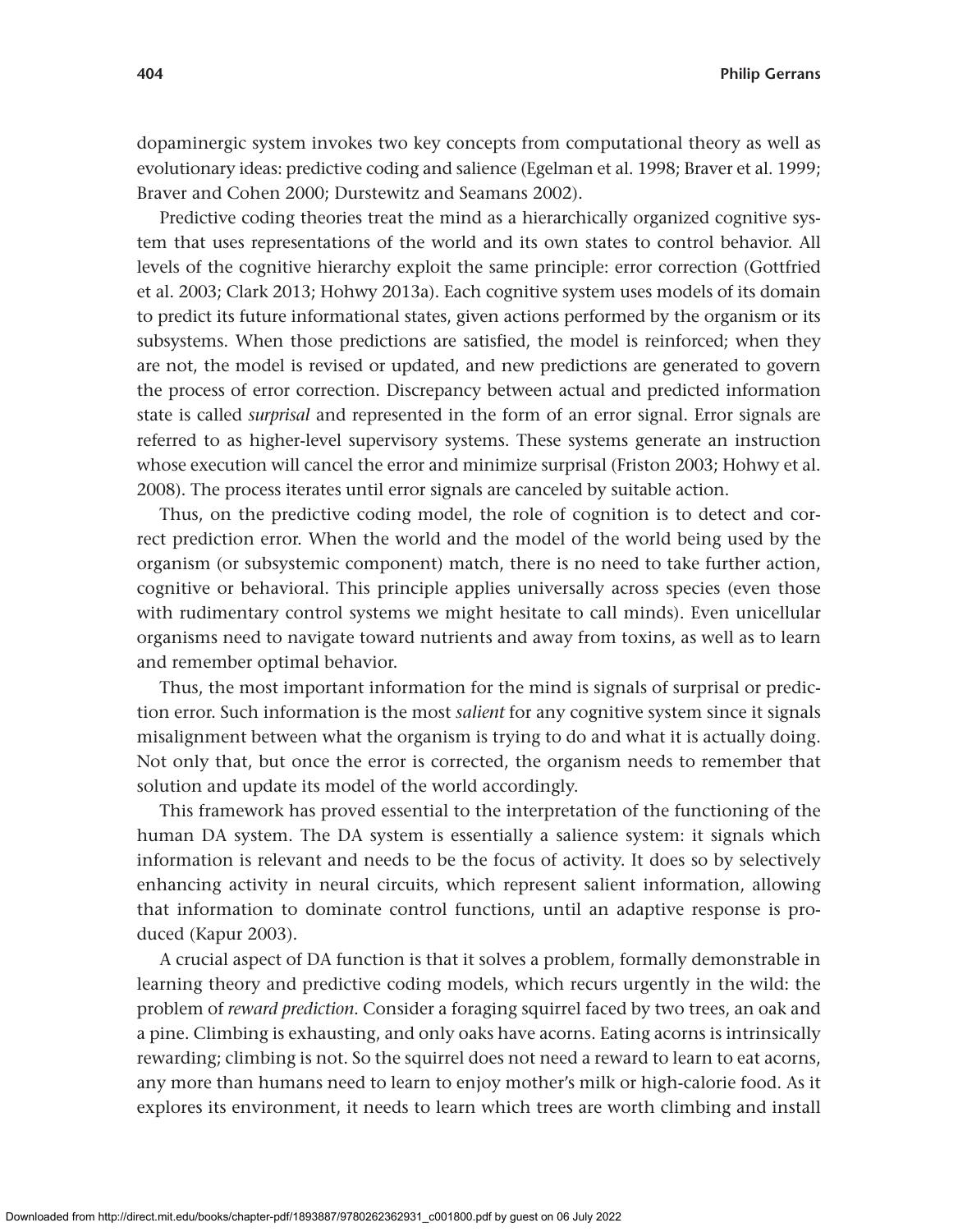the right, intrinsically unrewarding, instrumental behavior—namely, oak tree foraging. Were we to plant electrodes in the brain of a foraging squirrel, we might initially see activity in salience systems amplifying activity in sensory neural circuits activated by eating acorns. Over time, this activity would be replaced by activity in the salience system amplifying initiation of successful foraging. Ultimately, we would see a spike in the DA system when the squirrel saw an oak tree followed by a lesser spike when it found an acorn and no spike at all if no acorns were found after the climb. The role of a salience system is not to reward success but to *predict reward* for an organism (Schultz et al. 1997; Berridge and Robinson 1998; Gottfried et al. 2003; Heinz and Schlagenhauf 2010; McClure et al. 2003; Egelman et al. 1998; Smith et al. 2006).

In animals like rodents, this type of behavioral biasing is called *incentive salience* since it makes potentially rewarding object motivational magnets (Schultz et al. 1997; Berridge and Robinson 1998, 2003; Braver et al. 1999; Tobler et al. 2005; Kapur 2003; McClure et al. 2003; Smith et al. 2006). Human cognition uses the same dopaminergic salience system at all levels to target cognitive function by selectively enhancing activity in neural circuits processing potentially rewarding information (Braver et al. 1999; Braver and Cohen 2000; Abi-Dargham et al. 2002; Durstewitz and Seamans 2002; Egelman et al. 1998; Goldman-Rakic 1997; Grace 1991).

At the level of brute mechanism, DA enhances the signal-to-noise ratio (SNR) between communicating neural circuits. It does so via the interaction of at least two types of DA action. Phasic DA, delivered in short bursts, binds to D2 receptors on the postsynaptic membrane. It is rapidly removed by reuptake from the synaptic cleft and acts quickly. It is described as producing gating effects: determining which representations are allowed to interrupt and enter controlled processing. Gating is a spatial metaphor; "entry into controlled processing" refers to levels of activation sufficient to capture and retain attention, as well as to monopolize working memory and executive functions. A pattern of neural activation amplified and reinforced by phasic dopamine activity dominates other patterns of activation.

Tonic DA, which acts over longer time scales, accumulates in the synaptic cleft and binds to presynaptic DI autoreceptors triggering reuptake. This contrast between tonic and phasic activity is a ubiquitous neuroregulatory strategy. Tonic levels of a neurochemical are delivered and maintained at steady levels by slow, regular pulses of activity. Phasic activity is intense, staccato, and short-lived, interrupting the ongoing activity maintained by tonic levels.

Phasic and tonic DA are thus antagonists and have different effects on the circuits they afferent. Phasic DA, acting on prefrontal cortical (PFC) posterior circuits, produces a gating effect. It allows new activation patterns in the PFC-posterior circuitry to be formed, allowing representations of new stimuli. Tonic DA maintains an occurrent activation pattern, allowing a process to be sustained against interference or competition. Together, phasic and tonic dopamine provide a mechanism for the updating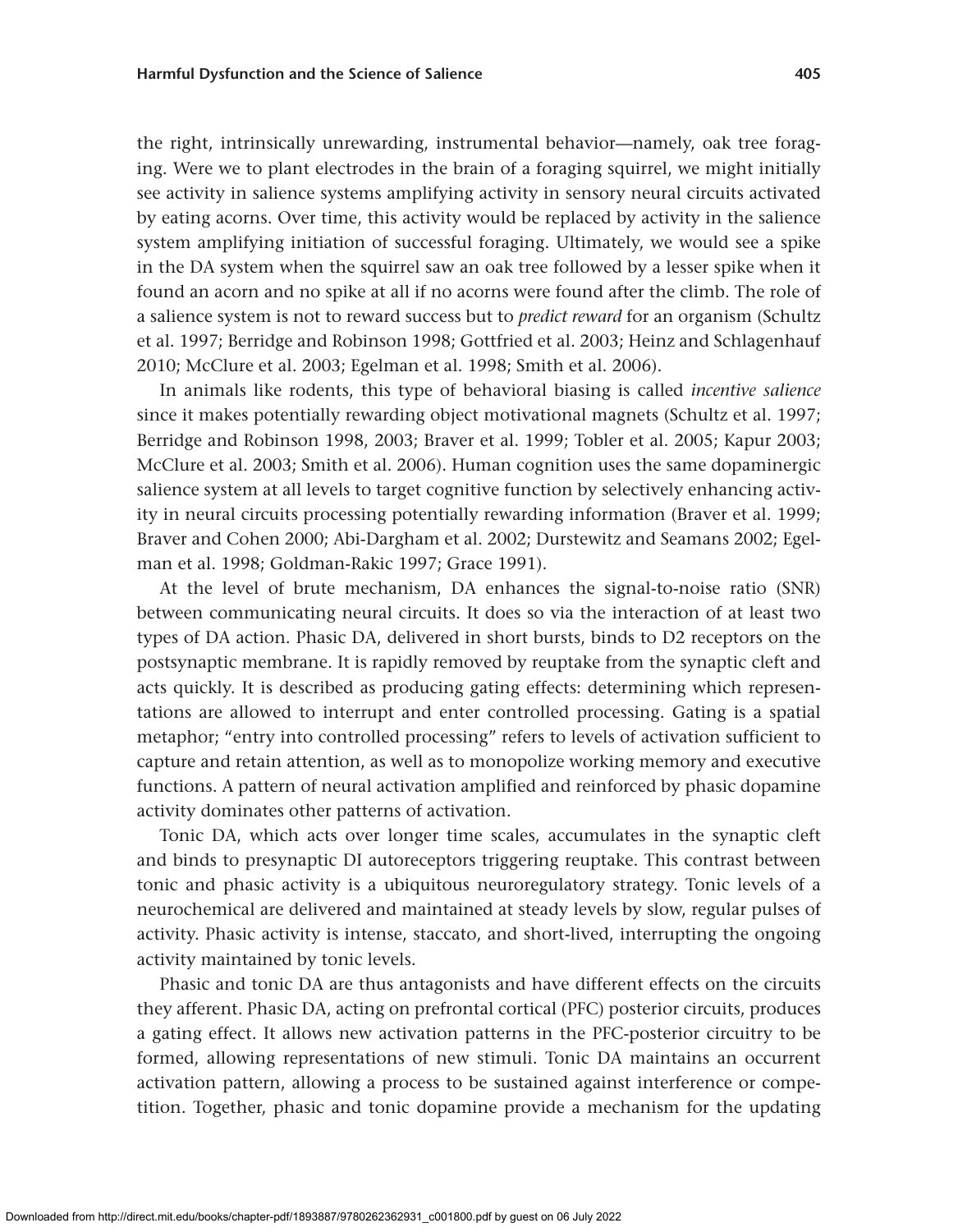**406 Philip Gerrans**

and maintenance of representations in working memory and thereby bias higher-level information processing adaptively (Arnsten 1998). The hypothesis follows and is consistent with neural network models that the balance of tonic and phasic DA is responsible for the rate of turnover of representations in the PFC-posterior networks (Grace 1991) that represent information required for higher-level cognitive processes. "Tonic DA effects may increase the stability of maintained representations through an increase in the SNR of background versus evoked activity patterns. In contrast, phasic DA effects may serve as a gating signal indicating when new inputs should be encoded and maintained" (Braver et al. 1999, 317).

This reward prediction framework tells us that the balance of tonic and phasic dopamine delivery would modulate the salience of representations at different levels, influencing learning, memory, planning, and decision and motivation. Furthermore, since unpredicted activity, which constitutes surprisal, is most salient and likely to be referred to as controlled processing, phasic dopamine activity that interrupts ongoing activity should be associated with novelty.

These predictions are borne out in single neuron studies of the ventral tegmentum area (VTA) of rats in a variety of paradigms. For example, in a conditioning paradigm, in the learning phase, dopamine neurons fire for the reward (Waelti et al. 2001; Montague et al. 1996; Schultz et al. 1997). As the association is learned, firing for the reward is reduced, and dopamine neurons fire for the instrumental behavior. In other words, they predict reward (Waelti et al. 2001, 43). Firing of dopamine neurons is modulated by nonarrival of predicted reward "in a manner compatible with the coding of prediction errors" (Waelti et al. 2001, 43). These neurons also respond to novel attentiongenerating and motivational stimuli.

In other words, it seems that the role of the dopamine system is to focus cognition on relevant stimuli. Events consistent with predictions produce less phasic activity in the dopamine system than novel (i.e., unpredicted) and affectively valenced (good or bad for the organism) events. Not only that, but once the associations are learned, dopamine functions as a reward prediction system, increasing firing for instrumental activity but reducing firing if the reward does not arrive.

As new cortical systems were layered over older ones, enabling higher levels of control and more abstract forms of representation, they inherited the same problems of resource allocation and adopted preexisting mechanistic solutions. In fact, we can see higher cognition as cognitive foraging: a search through representational space for relevant information. Thinking about lying on the beach is time wasting in the office but a vital use of cognitive resources at the travel agency deciding between holidays in Tahiti and Phuket. Imagining dying of skin cancer is ridiculous time wasting in the office but sensible cognitive resource allocation at the beach.

Higher levels of cognition face the same problems of adaptive biasing and exploit the same ancient mechanisms (Gottfried et al. 2003) to recapitulate the temporal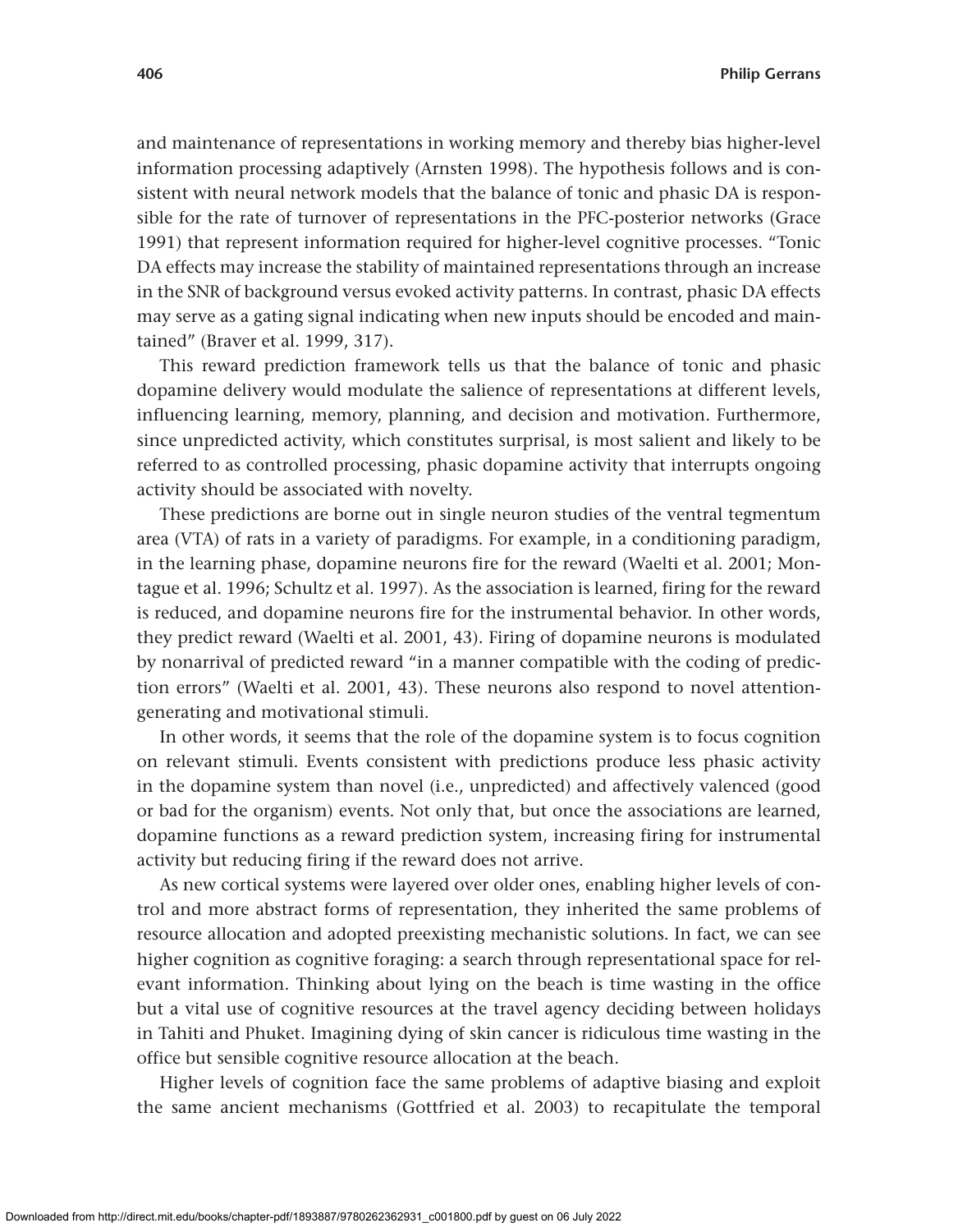structure of reward prediction. For example, neurons in the ventromedial prefrontal cortex, a structure implicated in almost all personal higher-level cognitive processes, are innervated by the dopamine system and exhibit the same patterns of interaction with it in learning tasks as lower-level systems.

#### **IV. Dopamine and Delusion**

The idea that the mind is a hierarchical control system using predictive coding principles, which depend crucially on salience systems, has an important implication for the explanation of delusion. Those experiences that signal surprisal will naturally dominate high-level cognition since it evolved to enable adaptive responses to problems that exceed the processing capacities of lower-level systems. The salience system will interact with the neural circuits that refer these problems, amplifying their activity (increasing the "gain" is the technical term in neural network theory) and thereby making them the focus of attention.

Against this background, the explanation of the role of the dopamine system in delusion turns out to be not so much a discrete psychological puzzle but a piece in the larger puzzle of understanding the relationships between lower- and higher-level control systems and the salience systems that modulate them. A brief survey of recent work shows just how far a deep understanding of delusion in terms of the processing of salient information takes us away from its characterization in terms of beliefs.

Recent work on the dopamine hypothesis of schizophrenia has concentrated on the role of dopamine in the salience system, comparing levels of phasic dopamine delivery in conditioning and learning paradigms to that of normal subjects. The basic idea is that in psychosis, the "wrong" representations become salient, and relevant novel information is not processed. At low levels, this is reflected in attentional deficits; at higher levels, it is reflected in failure to allocate metacognitive function appropriately. At all levels, what counts as surprisal (prediction error) is different for the schizophrenic mind as a consequence of abnormalities in the way the salience system works. Summarizing a range of studies, Heinz and Schlagenhauf express a developing consensus: "The blunted difference between relevant and irrelevant stimuli and outcomes may reflect chaotic attribution of salience to otherwise irrelevant cues, an interpretation that is in accordance with the idea that chaotic or stress-induced dopamine firing can interfere with salience attribution in schizophrenia" (2010, 477).

The salience interpretation of the dopamine system theory provides a unifying explanation of features of schizophrenia, including the characteristic phenomenology of the prodromal period in which subjects feel that events or objects are extremely significant and/or that they are hypersensitive. As Heinz and Schlagenhauf (2010, 474) put it, dopamine dysfunction may be particularly prominent during the early stages of schizophrenia before delusional mood is transformed into fixed and rigid patterns of delusion.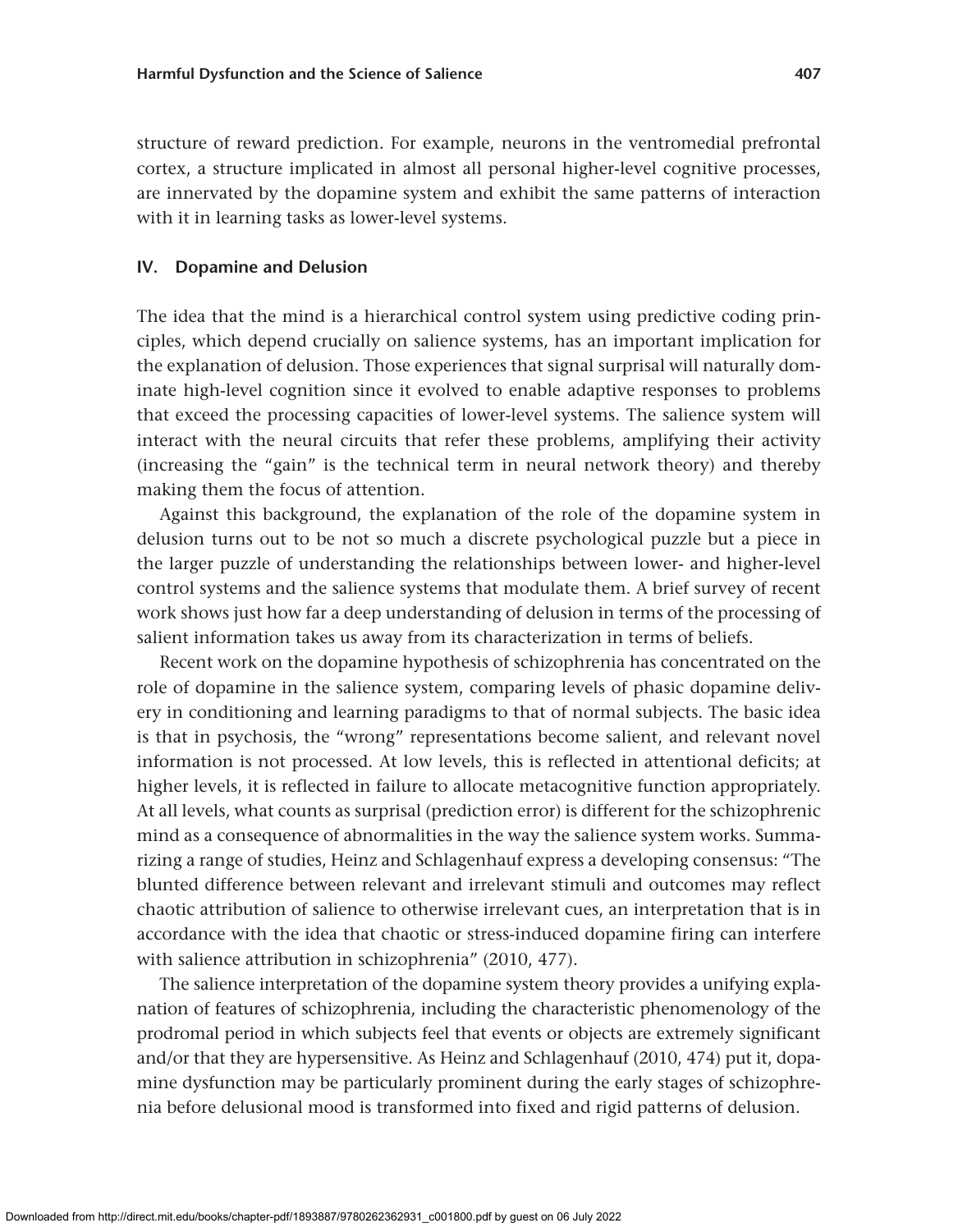Transient episodes of felt significance are not abnormal, but in delusional subjects, dopamine dysregulation ensures that their hypersalience gives representations of objects or scenes a halo of significance and ensures that they continue to dominate attention working memory and executive function (Di Forti et al. 2007; Moore et al. 1999; Abi-Dargham et al. 2002; Grace 1991; Howes and Kapur 2009; Braver et al. 1999; Broome et al. 2005).

Following Laruelle and Abi-Dargham (1999), Kapur describes dopamine as "the wind of psychotic fire" (Kapur 2003, 14), which ensures that activity in circuits referring and processing delusion-related information increases to levels that make reallocation of resources to nondelusional information impossible for the psychotic subject.

A delusion is a response to that constant referral of surprisal, a "top-down cognitive phenomenon that the individual imposes on these experiences of aberrant salience in order to make sense of them" (Kapur 2003, 15). Once adopted, the delusion "serves as a cognitive scheme for further thoughts and actions. It drives the patients to find further confirmatory evidence—in the glances of strangers, the headlines of newspapers, and the tiepins of newsreaders" (Kapur 2003, 16). The effect of hypersalience is to entrench the delusion.

Mishara and Corlett (2009) wed this idea to the doxastic shear pin hypothesis, suggesting that prediction error signals from sensory systems are generated, amplified, and referred up the control hierarchy in delusion in a way that simply floods the executive systems with hypersalient information they cannot deal with (Hohwy and Rajan 2012; Hohwy 2013b):

Delusions…involve a "reorganization" of the patient's experience to maintain behavioral interaction with the environment despite the underlying disruption to perceptual binding processes.…The delusion disables flexible, controlled conscious processing from continuing to monitor the mounting distress of the wanton prediction error during delusional mood and thus deters cascading toxicity. At the same time, automatic habitual responses are preserved, possibly even enhanced. (Mishara and Corlett 2009, 531)

#### **Conclusion**

Clearly, this is not the place to evaluate the neuroscience of schizophrenia, only to note that recent research converges on the idea that one important symptom (delusion) can be explained in terms of aberrant activity in the salience system, which amplifies and refers prediction errors that high-level control systems cannot cancel.

Wakefield is surely right that the explanation of this phenomenon involves the functioning of a salience system "designed" by evolution, which is either malfunctioning (making the wrong information salient) or, if it is functioning correctly (referring prediction error in the form of anomalous experience), warping the functioning of other systems with which it interacts. The explanation of salience outlined above makes use of evolutionary ideas all the way through.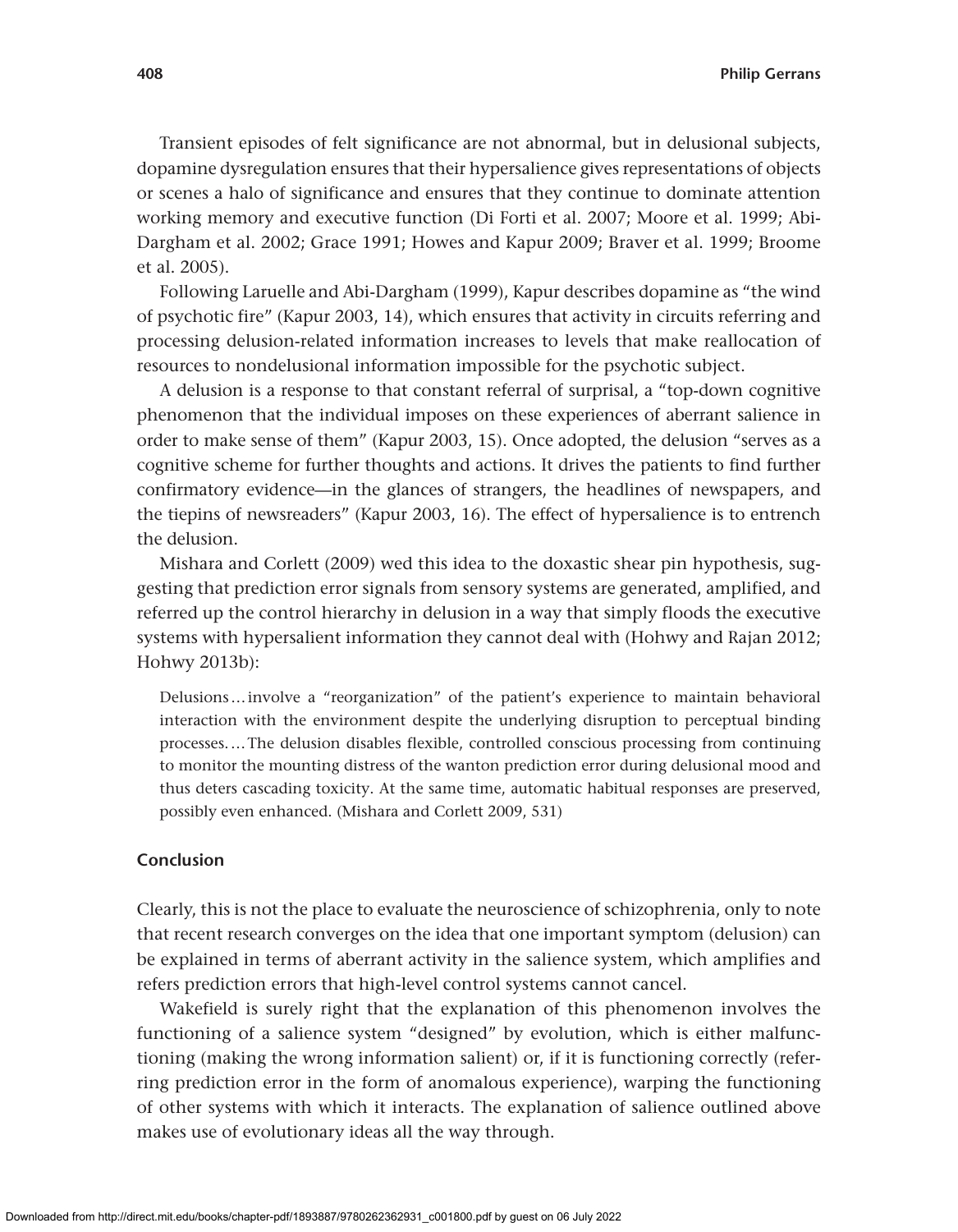Assuming that the science of salience is on track, how should the classification of psychiatric disorders involving the salience system proceed? It is worth noting, for example, that the salience system is implicated not only in delusion but also in addiction and attention-deficit/hyperactivity disorder. We could, in principle, reclassify these psychiatric disorders as members of a family of *disorders of the salience system.*

My own view is that Wakefield, by directing attention to mechanistic functioning and evolved cognitive architecture, may be advocating a far more radical approach to classification than he thought—one in which the everyday or folk conception of psychiatric phenomena is replaced entirely. Or perhaps, if not replaced, it will survive as something like the Mendelian concept of a gene: a bit of folk shorthand useful for introducing an entity in terms of its phenomenology but ultimately not part of scientific understanding. I think that the right approach here is the radical one: a complete reconceptualization of the phenomenon using the vocabulary of cognitive neuroscience, informed by, but not necessarily invoking, evolutionary theory.

#### **References**

Abi-Dargham, A., O. Mawlawi, I. Lombardo, R. Gil, D. Martinez, Y. Huang, D. R. Hwang, J. Keilp, L. Kochan, R. Van Heertum, J. M. Gorman, and M. Laruelle. 2002. Prefrontal dopamine D1 receptors and working memory in schizophrenia. *Journal of Neuroscience* 22(9): 3708–3719.

American Psychiatric Association. 2000. *Diagnostic and Statistical Manual of Mental Disorders*. 4th ed (text revision). American Psychiatric Association.

American Psychiatric Association. 2013. *Diagnostic and Statistical Manual of Mental Disorders*. 5th ed. American Psychiatric Association.

Arnsten, A. F. T. 1998. Catecholamine modulation of prefrontal cortical cognitive function. *Trends in Cognitive Sciences* 2(11): 436–447.

Baron-Cohen, S. 1996. *Mindblindness: An Essay on Autism and Theory of Mind.* MIT Press.

Berridge, K. C., and T. E. Robinson. 1998. What is the role of dopamine in reward: Hedonic impact, reward learning, or incentive salience? *Brain Research Reviews* 28(3): 309–369.

Berridge, K. C., and T. E. Robinson. 2003. Parsing reward. *Trends in Neurosciences* 26(9): 507–513.

Bortolotti, L. 2005. Delusions and the background of rationality. *Mind and Language* 20(2): 189–208.

Bortolotti, L. 2009. Delusion. In *The Stanford Encyclopedia of Philosophy,* E. N. Zalta (ed.), Winter 2013. <http://plato.stanford.edu/archives/win2013/entries/delusion/>. August 18, 2014.

Braver, T. S., D. M. Barch, and J. D. Cohen. 1999. Cognition and control in schizophrenia: A computational model of dopamine and prefrontal function. *Biological Psychiatry* 46(3): 312–328.

Braver, T. S., and J. D. Cohen. 2000. On the control of control: The role of dopamine in regulating prefrontal function and working memory. In *Control of Cognitive Processes: Attention and Performance XVIII,* S. Monsell and J. Driver (eds.), 713–737. MIT Press.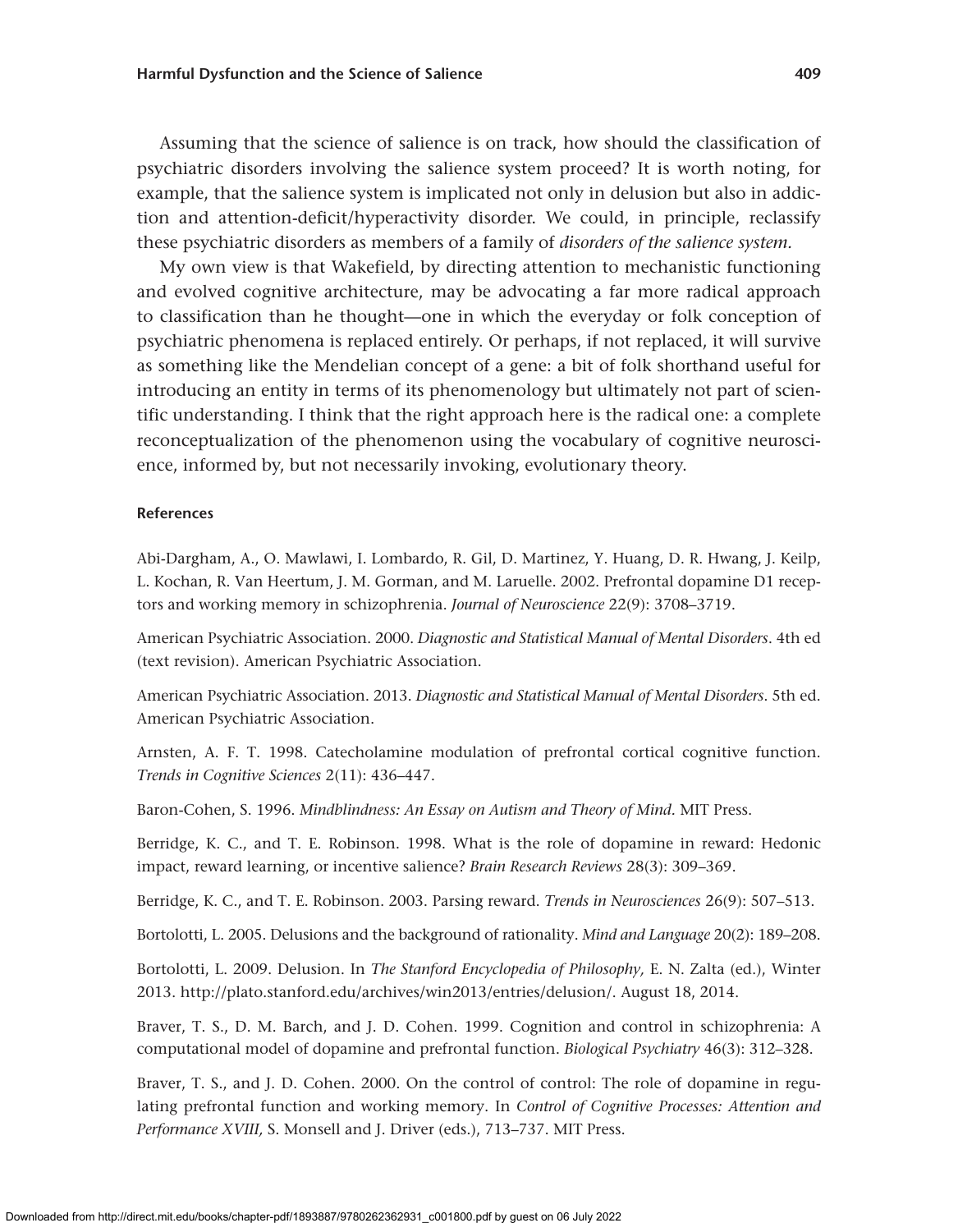Broome, M. R., J. B. Woolley, P. Tabraham, L. C. Johns, E. Bramon, G. K. Murray, C. Pariante, P. K. McGuire, and R. M. Murray. 2005. What causes the onset of psychosis? *Schizophrenia Research* 79(1): 23–34.

Clark, A. 2013. Whatever next? Predictive brains, situated agents, and the future of cognitive science. *Behavioral and Brain Sciences* 36(3): 181–253.

Coltheart, M., P. Menzies, and J. Sutton. 2010. Abductive inference and delusional belief. *Cognitive Neuropsychiatry* 15(1–3): 261–287.

Cosmides, L., and J. Tooby. 1994. Beyond intuition and instinct blindness: Toward an evolutionarily rigorous cognitive science. *Cognition* 50(1): 41–77.

David, T. 2013. Delusions: Not on a continuum with normal beliefs. In *Imperfect Cognitions: Blog on Delusional Beliefs, Distorted Memories, Confabulatory Explanations, and Implicit Biases,* L. Bortolotti and E. Sullivan-Bissett (eds.). [http://imperfectcognitions.blogspot.com.au/2013/10/delusions](http://imperfectcognitions.blogspot.com.au/2013/10/delusions-are-hallmark-of-madness.html) [-are-hallmark-of-madness.html](http://imperfectcognitions.blogspot.com.au/2013/10/delusions-are-hallmark-of-madness.html). August 20, 2014.

Di Forti, M., J. M. Lappin, and R. M. Murray. 2007. Risk factors for schizophrenia: All roads lead to dopamine. *European Neuropsychopharmacology* 17(suppl. 2): S101–S107.

Di Simplicio, M., R. Norbury, and C. J. Harmer. 2012. Short-term antidepressant administration reduces negative self-referential processing in the medial prefrontal cortex in subjects at risk for depression. *Molecular Psychiatry* 17(5): 503–510.

Dubrovsky, B. 2002. Evolutionary psychiatry: Adaptationist and nonadaptationist conceptualizations. *Progress in Neuro-Psychopharmacology and Biological Psychiatry* 26(1): 1–19.

Durstewitz, D., and J. K. Seamans. 2002. The computational role of dopamine D1 receptors in working memory. *Neural Networks* 15(4–6): 561–572.

Egelman, D. M., C. Person, and P. R. Montague. 1998. A computational role for dopamine delivery in human decision making. *Journal of Cognitive Neuroscience* 10(5): 623–630.

Friston, K. 2003. Learning and inference in the brain. *Neural Networks* 16(9): 1325–1352.

Gerrans, P. 2002. The theory of mind module in evolutionary psychology. *Biology and Philosophy* 17(3): 305–321.

Gerrans, P. 2007. Mechanisms of madness: Evolutionary psychiatry without evolutionary psychology. *Biology and Philosophy* 22(1): 35–56.

Gerrans, P. 2013. Delusional attitudes and default thinking. *Mind & Language* 28(1): 83–102.

Gerrans, P., and K. Scherer. 2013. Wired for despair: The neurochemistry of emotion and the phenomenology of depression. *Journal of Consciousness Studies* 20(7–8): 254–268.

Gerrans, P., and V. E. Stone. 2008. Generous or parsimonious cognitive architecture? Cognitive neuroscience and theory of mind. *British Journal for the Philosophy of Science* 59(2): 121–141.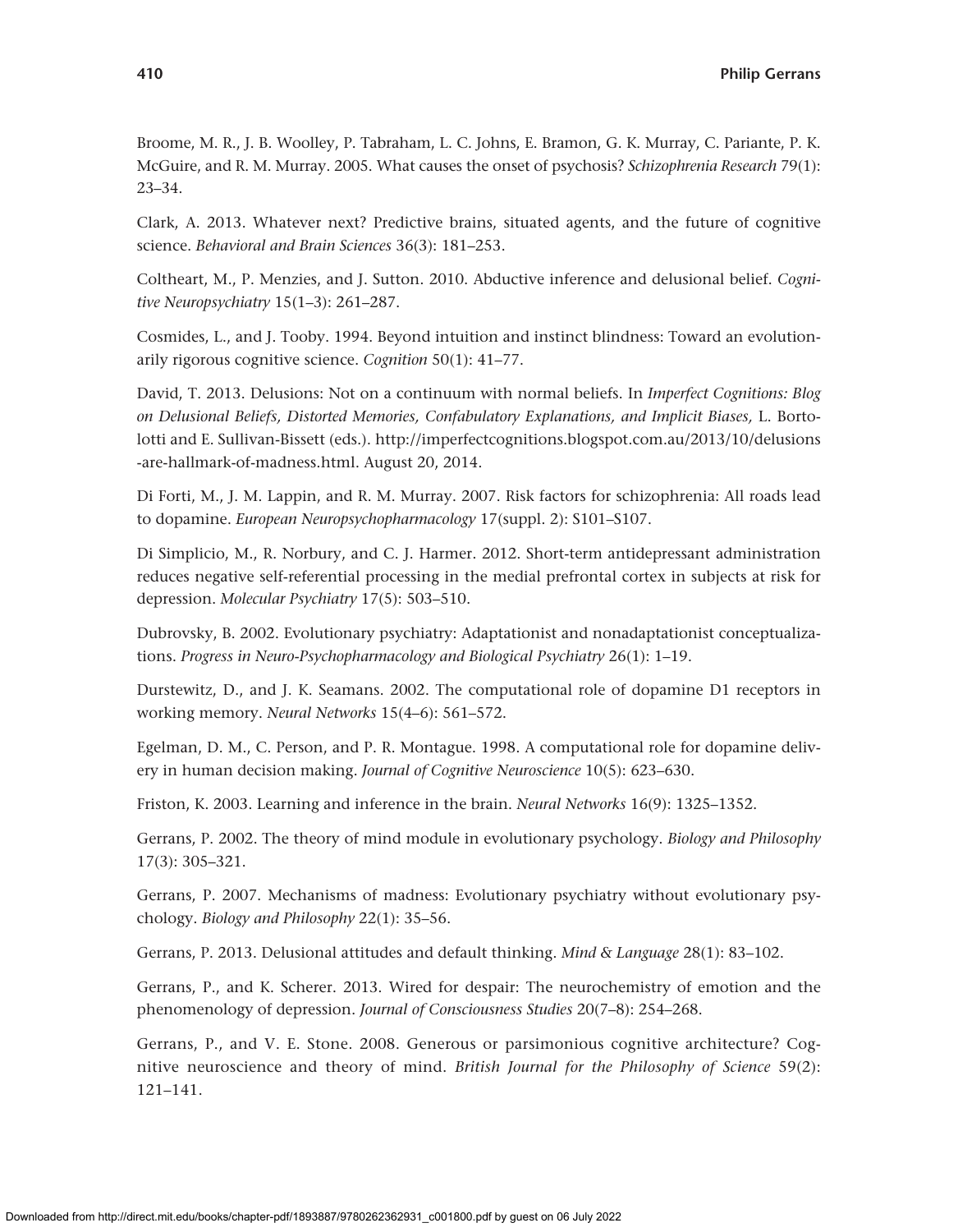Goldman-Rakic, P. S. 1997. The cortical dopamine system: Role in memory and cognition. *Advances in Pharmacology* 42: 707–711.

Gottfried, J. A., J. O'Doherty, and R. J. Dolan. 2003. Encoding predictive reward value in human amygdala and orbitofrontal cortex. *Science* 301(5636): 1104–1107.

Grace, A. A. 1991. Phasic versus tonic dopamine release and the modulation of dopamine system responsivity: A hypothesis for the etiology of schizophrenia. *Neuroscience* 41(1): 1–24.

Green, M. J., L. M. Williams, and D. Davidson. 2003. Visual scanpaths to threat-related faces in deluded schizophrenia. *Psychiatry Research* 119(3): 271–285.

Green, M. J., L. M. Williams, and D. R. Hemsley. 2000. Cognitive theories of delusion formation: The contribution of visual scanpath research. *Cognitive Neuropsychiatry* 5(1): 63–74.

Gurden, H., J.-P. Tassin, and T. M. Jay. 1999. Integrity of the mesocortical dopaminergic system is necessary for complete expression of in vivo hippocampal–prefrontal cortex long-term potentiation. *Neuroscience* 94(4): 1019–1027.

Halligan, P. W., and J. C. Marshall (eds.). 1996. *Method in Madness: Case Studies in Cognitive Neuropsychiatry*. Psychology Press.

Harmer, C. J. 2008. Serotonin and emotional processing: Does it help explain antidepressant drug action? *Neuropharmacology* 55(6): 1023–1028.

Harmer, C. J., G. M. Goodwin, and P. J. Cowen. 2009. Why do antidepressants take so long to work? A cognitive neuropsychological model of antidepressant drug action. *British Journal of Psychiatry* 195(2): 102–108.

Heinz, A., and F. Schlagenhauf. 2010. Dopaminergic dysfunction in schizophrenia: Salience attribution revisited. *Schizophrenia Bulletin* 36(3): 472–485.

Hohwy, J. 2013a. *The Predictive Mind*. Oxford University Press.

Hohwy, J. 2013b. Delusions, illusions and inference under uncertainty. *Mind and Language* 28(1): 57–71.

Hohwy, J., and V. Rajan. 2012. Delusions as forensically disturbing perceptual inferences. *Neuroethics* 5(1): 5–11.

Hohwy, J., A. Roepstorff, and K. Friston. 2008. Predictive coding explains binocular rivalry: An epistemological review. *Cognition* 108(3): 687–701.

Howes, O. D., and S. Kapur. 2009. The dopamine hypothesis of schizophrenia: Version III—the final common pathway. *Schizophrenia Bulletin* 35(3): 549–562.

Jaspers, K. 1968. The phenomenological approach in psychopathology. *British Journal of Psychiatry* 114(516): 1313–1323.

Jay, T. M. 2003. Dopamine: A potential substrate for synaptic plasticity and memory mechanisms. *Progress in Neurobiology* 69(6): 375–390.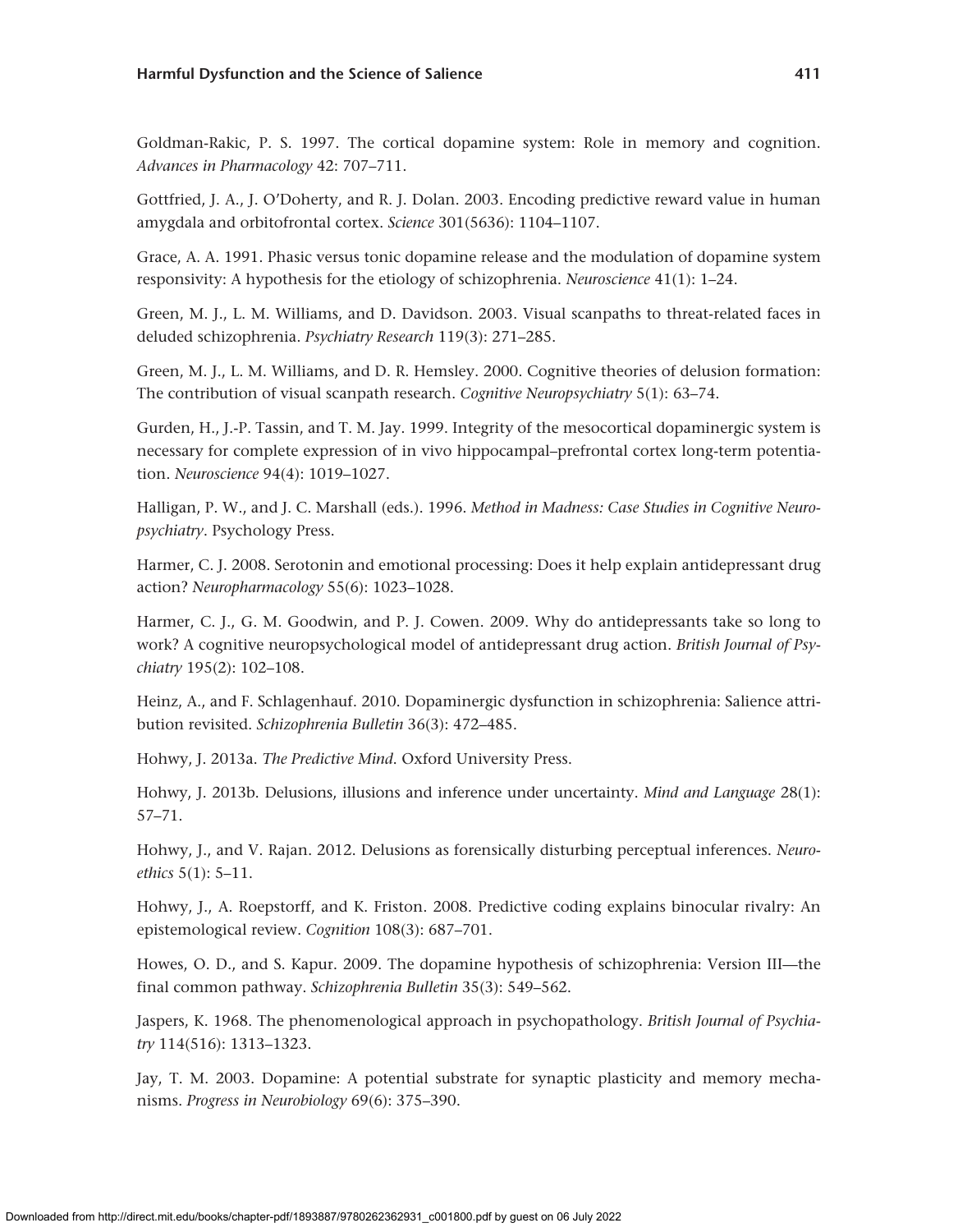Kapur, S. 2003. Psychosis as a state of aberrant salience: A framework linking biology, phenomenology and pharmacology in schizophrenia. *American Journal of Psychiatry* 160(1): 13–23.

Karmiloff-Smith, A. 1994. Beyond modularity: A developmental perspective on cognitive science. *International Journal of Language & Communication Disorders* 29(1): 95–105.

Karmiloff-Smith, A. 1998. Development itself is the key to understanding developmental disorders. *Trends in Cognitive Sciences* 2(10): 389–398.

Laruelle, M., and A. Abi-Dargham. 1999. Dopamine as the wind of the psychotic fire: New evidence from brain imagining studies. *Journal of Psychopharmacology* 13(4): 358–371.

Maher, B. A. 1988. Anomalous experiences and delusional thinking: The logic of explanation. In *Delusional Beliefs: Interdisciplinary Perspectives,* T. E. Oltmanns and B. A. Maher (eds.). Wiley.

Maher, B. A. 1999. Anomalous experience in everyday life: Its significance for psychopathology. *The Monist* 82(4): 547–570.

McCabe, C., Z. Mishor, N. Filippini, P. J. Cowen, M. J. Taylor, and C. Harmer. 2011. SSRI administration reduces resting state functional connectivity in dorso-medial prefrontal cortex. *Molecular Psychiatry* 16(6): 592–594.

McClure, S. M., N. D. Daw, and P. R. Montague. 2003. A computational substrate for incentive salience. *Trends in Neurosciences* 26(8): 423–428.

McKay, R. T., and D. C. Dennett. 2009. The evolution of misbelief. *Behavioral and Brain Sciences* 32(6): 493–510.

Mishara, A. L., and P. Corlett. 2009. Are delusions biologically adaptive? Salvaging the doxastic shear pin. *Behavioral and Brain Sciences* 32(6): 530–531.

Montague, P. R., P. Dayan, and T. J. Sejnowski. 1996. A framework for mesencephalic dopamine systems based on predictive Hebbian learning. *Journal of Neuroscience* 16(5): 1936–1947.

Moore, H., A. R. West, and A. A. Grace. 1999. The regulation of forebrain dopamine transmission: Relevance to the pathophysiology and psychopathology of schizophrenia. *Biological Psychiatry* 46(1): 40–55.

Murphy, B. L., A. F. Arnsten, P. S. Goldman-Rakic, and R. H. Roth. 1996. Increased dopamine turnover in the prefrontal cortex impairs spatial working memory performance in rats and monkeys. *Proceedings of the National Academy of Sciences* 93(3): 1325–1329.

Murphy, D. 2006. *Psychiatry in the Scientific Image.* MIT Press.

Ryle, G. 1949. *The Concept of Mind.* Hutchinson.

Schultz, W., P. Dayan, and P. R. Montague. 1997. A neural substrate of prediction and reward. *Science* 275(5306):1593–1599.

Seamans, J. K., and C. R. Yang. 2004. The principal features and mechanisms of dopamine modulation in the prefrontal cortex. *Progress in Neurobiology* 74(1): 1–58.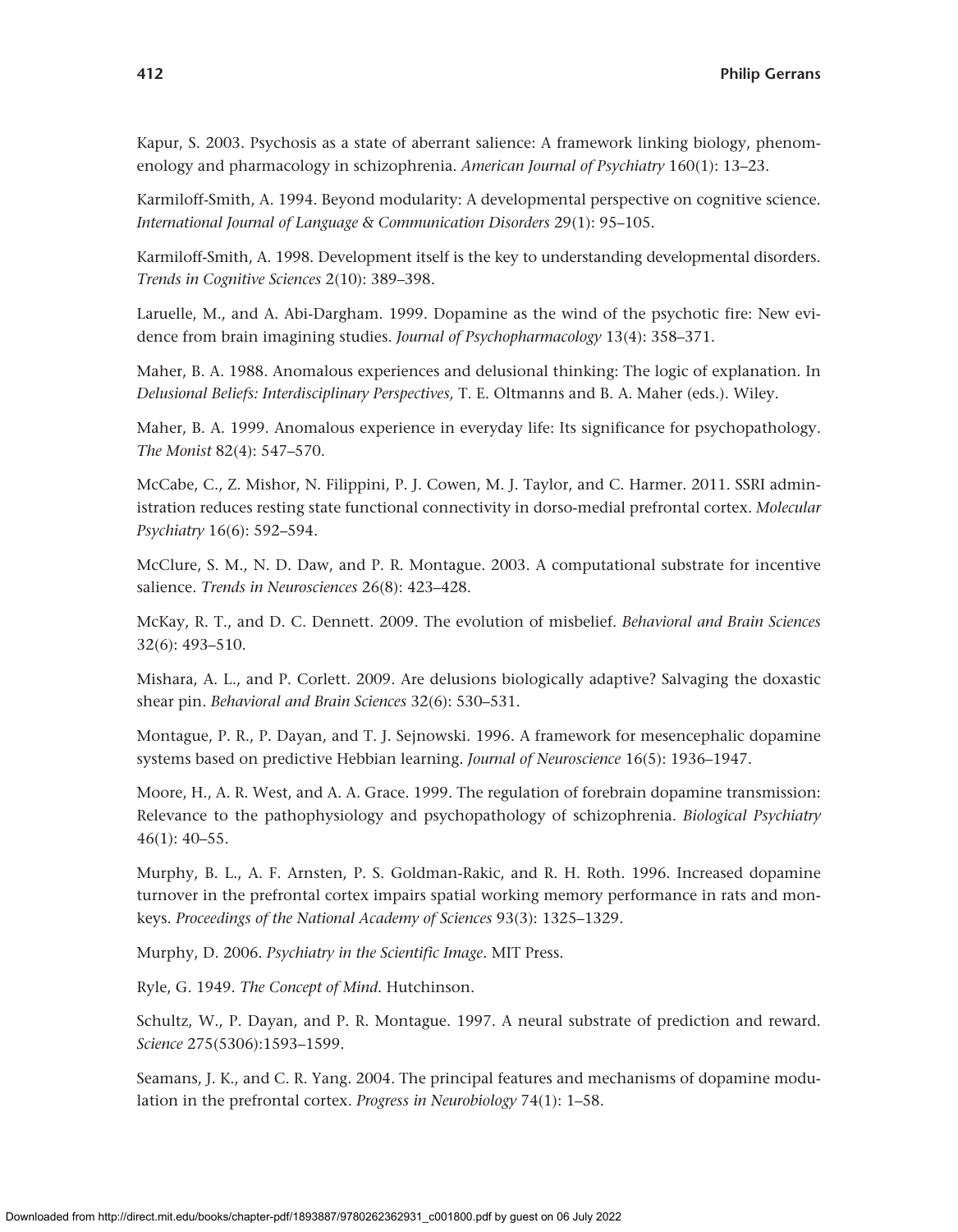Smith, A., M. Li, S. Becker, and S. Kapur. 2006. Dopamine, prediction error and associative learning: a model-based account. *Network: Computation in Neural Systems* 17(1): 61–84.

Stein, E. 1996. *Without Good Reason: The Rationality Debate in Philosophy and Cognitive Science*. Oxford University Press.

Stevens, A., and J. Price. 2000. *Evolutionary Psychiatry: A New Beginning*. 2nd ed. Routledge.

Stone, V. E., and P. Gerrans. 2006. What's domain-specific about theory of mind? *Social Neuroscience* 1(3–4): 309–319.

Tobler, P. N., C. D. Fiorillo, and W. Schultz. 2005. Adaptive coding of reward value by dopamine neurons. *Science* 307(5715): 1642–1645.

Waelti, P., A. Dickinson, and W. Schultz. 2001. Dopamine responses comply with basic assumptions of formal learning theory. *Nature* 412(6842): 43–48.

Wakefield, J. C. 1992. The concept of mental disorder: On the boundary between biological facts and social values. *American Psychologist* 47(3): 373–388.

Yamamoto, K., and P. Vernier. 2011. The evolution of dopamine systems in chordates. *Frontiers in Neuroanatomy* 5(21): 1–21.